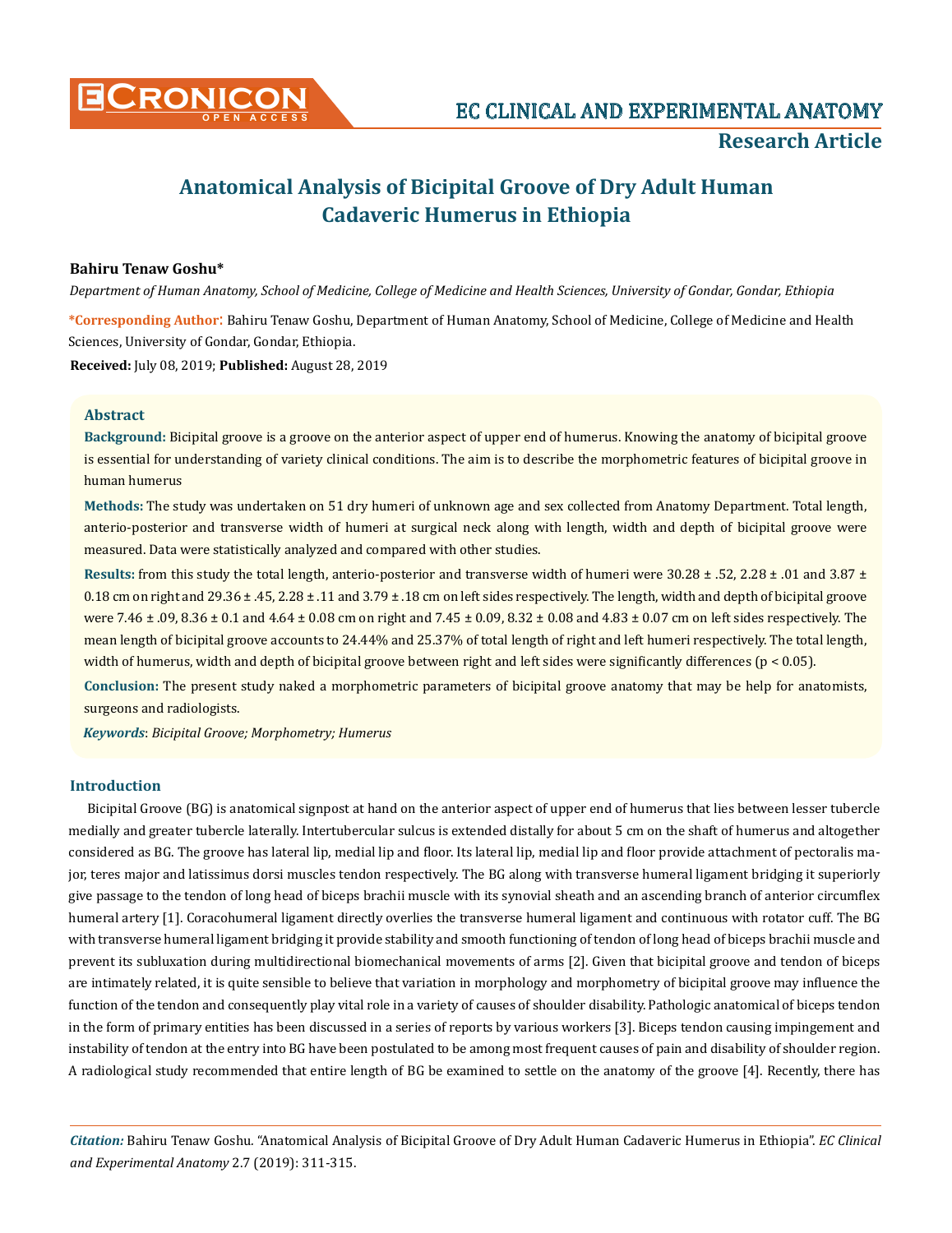been an expansion interest on anatomical knowledge of BG regarding its morphology and morphometry due to development of various advanced shoulder reconstruction technique for selection of suitable prosthesis device [5,6]. Taking into consideration of increasing clinical interest in recent past, data on this topic is paltry especially on Ethiopian. Therefore, the present study was attempted to provide additional information regarding morphometry of BG and to draw a parallel with its clinical implications all the way through similar studies.

# **Materials and Methods**

The present study was performed on 51 dried cadaveric humeri (27 belonging to right side and 24 of left sides) of unknown age and sex collected from Department of Human Anatomy. The humeri which encountered any damage or pathological changes were excluded from study. Total length, anterio- posterior and transverse width of humeri at surgical neck along with length, width, depth of BG was measured. The total length was measured with the help of ruler. The anterio-posterior and transverse width of humeri at surgical neck along with length, width, depth of BG were analyzed by caliper. The length of BG was gritty as greatest distance between most proximal and distal point of the groove. Similarly, width was estimated as utmost distance between medial and lateral lips of the groove and depth as distance between greater or lesser tubercle to floor of the groove. All these parameters were accurately measured by two observers separately and average values were taken. Data obtained were tabulated as Mean ± SEM and statistically analyzed using SPSS version 20. The difference between right and left humeri were compared statistically by paired sample t-test, the difference was considered as significant if the p-value was found less than 0.05. Finally, results were compared with other similar type of studies (Figure 1 and 2).



*Figure 1: Photograph of upper humerus that showed bicipital groove and other features.*



*Figure 2: Photograph of humerus showed total length of humerus.*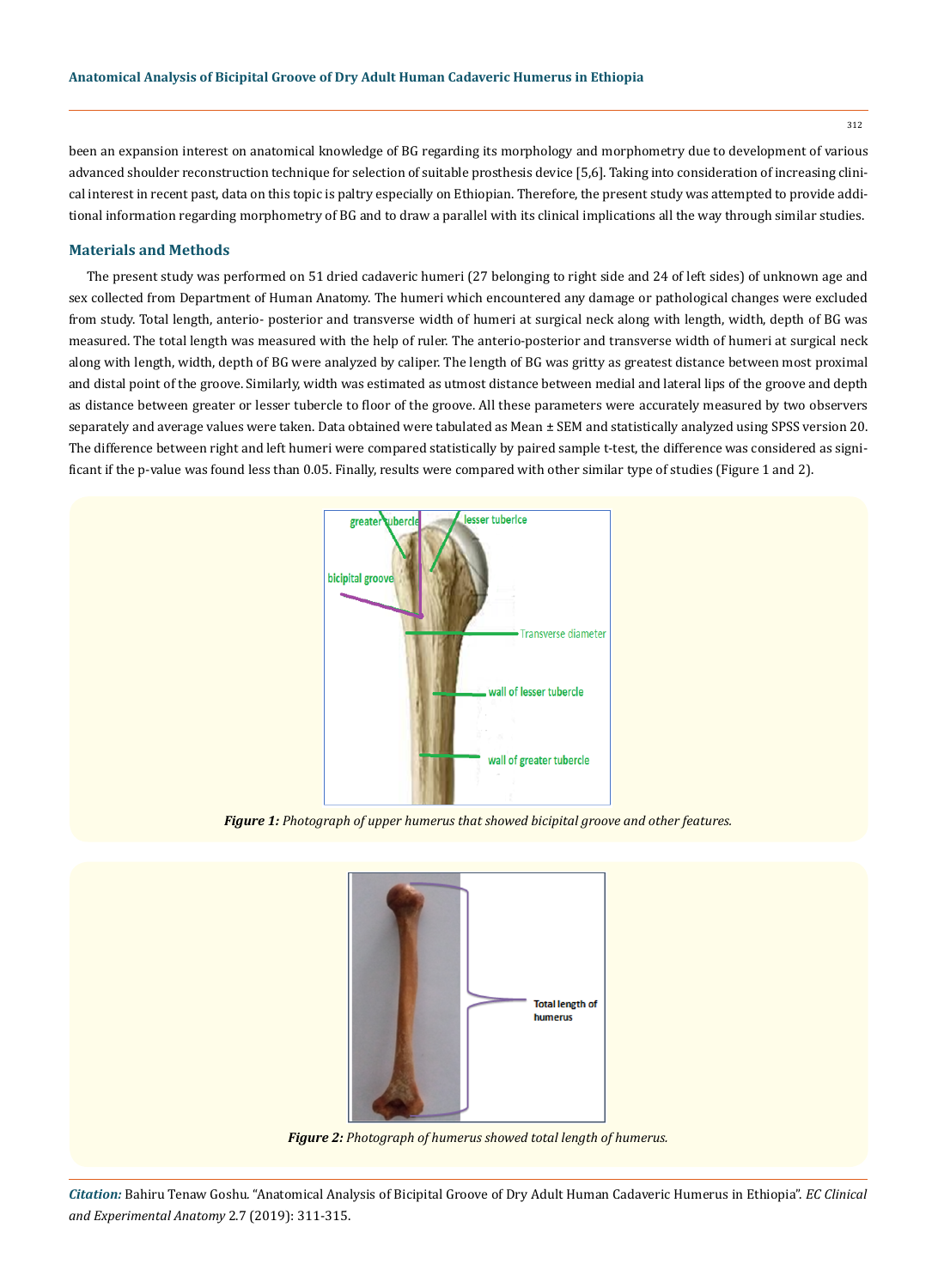# **Result**

Out of all samples of the present study, the mean length of BG on the right side was 7.46 ± .09 cm and that of the left side was 7.45 ± .09 cm. The width of BG on right side was  $8.36 \pm 0.1$  cm and that on the left side was  $8.32 \pm 0.08$  cm. The depth of BG on right side was  $4.84\pm$ 0.08 cm and that on the left side was 4.83 ± 0.07 cm. Average length, anterio-posterior and transverse diameters of humeri were 30.28 ± .52, 2.28 ± .01 and 3.87 ± 0.18 cm. on right and 29.36 ± .45 , 2.28 ± .11 and 3.79 ± .18 cm on left sides respectively (Table 1). Bicipital groove accounts 24.44%, 25.37% of total average length of right and left humerus respectively. There were statistical significant difference between right and left side in respect to total length of humerus and width at surgical neck of humerus. When data was compared regarding bicipital groove, statistical significant difference was observed in respect to width and depth of bicipital groove between right and left sides.

| Parameters (in cm) | <b>Right side</b> | Left side       | p-value  |
|--------------------|-------------------|-----------------|----------|
| TLH                | $30.28 \pm .52$   | $29.36 \pm .45$ | $0.036*$ |
| APD                | $2.28 \pm .1$     | $2.28 \pm .11$  | 0.547    |
| <b>TD</b>          | $3.87 \pm .18$    | $3.79 \pm .18$  | $0.017*$ |
| <b>LBG</b>         | $7.46 \pm .09$    | $7.45 \pm .09$  | 0.544    |
| WBG                | $7.96 \pm 0.1$    | $8.12 \pm .08$  | $0.012*$ |
| <b>DBG</b>         | $4.84 \pm 0.08$   | $4.43 \pm .07$  | $0.009*$ |

*Table 1: Showing different morphometric parameters of humerus and bicipital groove (n = 51).*

*Values are presented as Mean + SEM, Statistical significance (paired t- test, \* p < 0.05). BG: Bicipital Groove; TLH: Total Length of Humerus; APD: Antero-posterior Diameter at Surgical Neck; TD: Transverse Diameter at Surgical Neck; LBG: Length of Bicipital Groove; WBG: Width of Bicipital Groove; DBG: Depth of Bicipital Groove; cm: Centimeter.*

## **Discussion**

Human body variations which could be developmental or acquired give augment to abnormal functions of the body system. Bicipital groove of humerus show variations in their morphology and morphometry. Since BG and biceps tendon are intimately related, it is understood that variation of BG may influence the function of biceps tendon and consequently play important role in causing tendon instability and attritional damage [2,3]. Therefore, morphometry of BG allowing space for the passage of biceps tendon can be determined by various dimensions of the groove in the form of its length, width and depth along with their correlation with respective dimensions of humeri. The results of the present study have been compared with other anthropometric studies of BG carried out by various authors available in accessible literature which are shown in table 2. The study by different authors showed that length of medial and lateral walls of BG of both sides ensure greater stability of the tendon within BG during multidirectional movement of shoulder joint [2,7]. However, in this study, no measure of the length of the walls separately rather average total length which when compared with that of previous studies it was found lower [8]. But higher than that observed by Kaur and Gupta [1] and was close to the findings of Gupta., *et al* [1]. The depth and width of BG have been caught up to be the most important contributing factors for retention of tendon of long head of biceps brachii muscle in position. In this study, width of the present study is compared with those of similar parameters reported by other authors [7]. A wide groove of more than 1.7 cm is often shallow which together may predispose subluxation ordislocation of the tendon [9,10]. Shallow BG may lead to chronic trauma or impingement by the overlying acromion, rotator cuff and coracoacromial arch while deep groove are more likely to cause constriction of the tendon as propounded by Depalma [11]. It is quite evident that a shallow and wide groove promotes subluxation and dislocation of biceps tendon often than a deep and narrow groove which on the other hand can cause irritation and tenosynovitis. Therefore, measurement of width and height of biceps tendon itself were undertaken by Rajani to reach precise definition of narrow and shallow groove [2].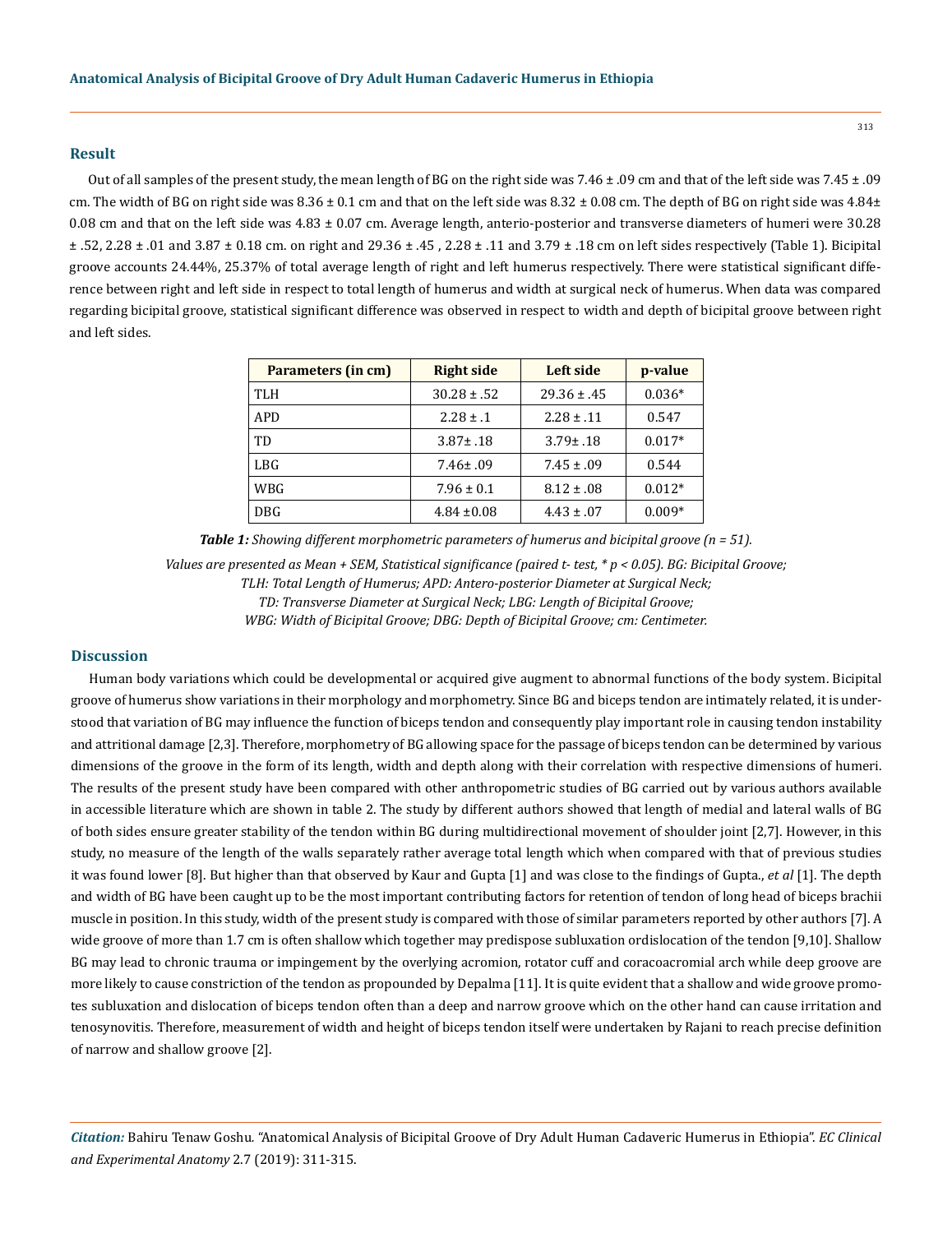| <b>Authors</b>                | $LBG$ (cm.)    | WBG (cm.)       | DBG (cm.)       |
|-------------------------------|----------------|-----------------|-----------------|
| Murlimanju., et al. 2014 [10] |                |                 |                 |
|                               | $8.6 \pm 1.0$  | $8.7 \pm .20$   | $4.7 \pm .20$   |
| Right                         | $8.3 + 1.10$   | $8.3 \pm .20$   | $4.2 \pm .16$   |
| Left                          |                |                 |                 |
| Rajani., et al. 2013 [2]      |                |                 |                 |
|                               | $8.5 \pm .60$  | $6.84 \pm 1.00$ | $4.21 \pm .50$  |
| Right                         | $8.3 \pm .10$  | $8.90 \pm 1.10$ | $6.00 \pm .10$  |
| Left                          |                |                 |                 |
| Present study                 |                |                 |                 |
|                               | $7.46 \pm .09$ | $7.96 \pm 0.1$  | $4.84 \pm 0.08$ |
| Right                         | $7.45 \pm .09$ | $8.12 \pm .08$  | $4.43 \pm .07$  |
| Left                          |                |                 |                 |

*Table 2: Showing comparison of morphometric parameters of Bicipital Groove between present and other previous studies. Values are presented as Mean + SEM, LBG: Length of Bicipital Groove; DBG Depth of Bicipital Groove; WBG: Width of Bicipital Groove; cm: Centimeter.*

In this study, the average depth of BG of left humerus was 4.83 ± .08 cm which coincide more or less observations of Murlimanju., *et al*. [7] but lower than the results of study of Abboud., *et al*. [12] and found higher than that of Waefae., *et al* [7]. In this study, width and depth of BG were statistically more significant on right side as compared to left side. This can be explained on the basis that the higher pressure exerted by long tendon on the right side in manual workers may consequently alter the morphometry of BG on the respective side in terms of increase in its width and depth [13]. In the present study, average length of BG corresponded to 24.44% and 25.37% of total length of right and left humeri respectively which showed minor degree of variations when compared with other studies [1,6]. It could be due to the fact that humans are unique among primates in presenting marked variations in the configuration of BG as mentioned by Rockwood [14].

The length of BG may be related to height and build of the individuals. Thus, a more detailed analysis could have been done. It would have been very much useful if additional information regarding occupation and pattern of upper limbs usage of the individuals could be known. A functional correlation with the value of morphometric data obtained could have been performed. As a limitation the accuracy of method used in the present study cannot of course be compared to methods using sophisticated tools and imaging techniques [15].

## **Conclusion**

Seeing as abnormality of biceps tendon and its synovial sheath have been drawn in in a variety of causes of shoulder pain and disability. Morphometric assessment of BG could propose useful information for wellbeing of patients with a view to undertake better shoulder reconstruction surgery. Despite the fact that minor differences have been observed between past and present study, knowledge of present study highlighting anatomical variant of BG seemed to be relevant and clinically worth mentioning. Therefore, the implications of this study include recognition of clinical anatomy of BG for its application.

#### **Acknowledgement**

Author sincerely acknowledges the Department of Human Anatomy Laboratory technicians for their support in sample preparation.

## **Disclosure**

There is no funding support of this research and conflicts of interests.